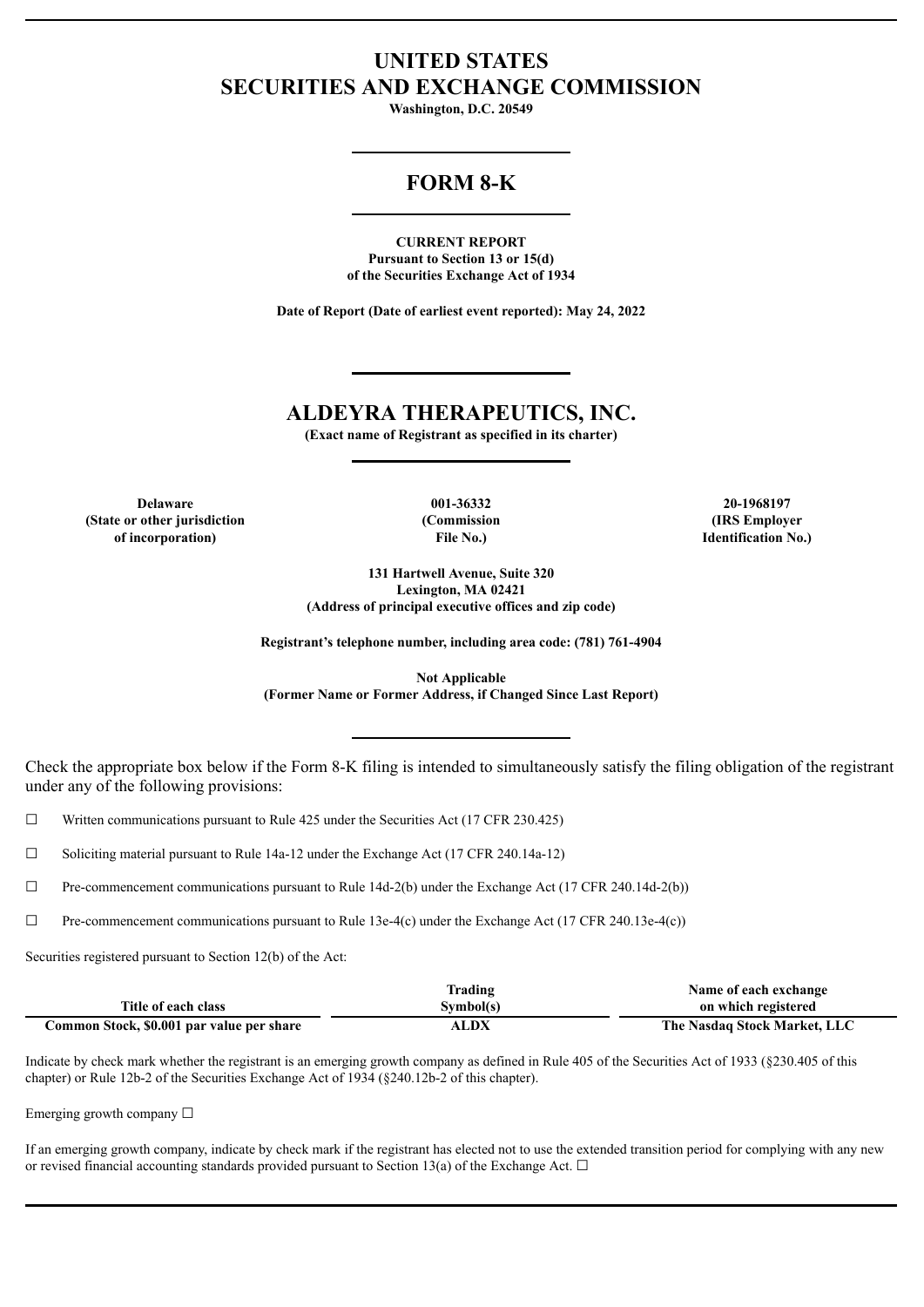### **Item 8.01. Other Events.**

On May 24, 2022, Aldeyra Therapeutics, Inc. (the "Company") issued a press release (the "Press Release") to announce the designation of Schirmer test as the sole primary endpoint in the Phase 3 TRANQUILITY-2 Trial of reproxalap in dry eye disease. The Press Release is filed as Exhibit 99.1 to this Current Report on Form 8-K and is incorporated by reference herein.

#### **Item 9.01. Financial Statements and Exhibits.**

(d) Exhibits

| <b>Exhibit</b> |                                                             |  |
|----------------|-------------------------------------------------------------|--|
| No.            | <b>Description</b>                                          |  |
| 99.1           | Aldeyra Therapeutics, Inc. Press Release dated May 24, 2022 |  |
|                |                                                             |  |

104 Cover Page Interactive Data File (embedded within the Inline XBRL document)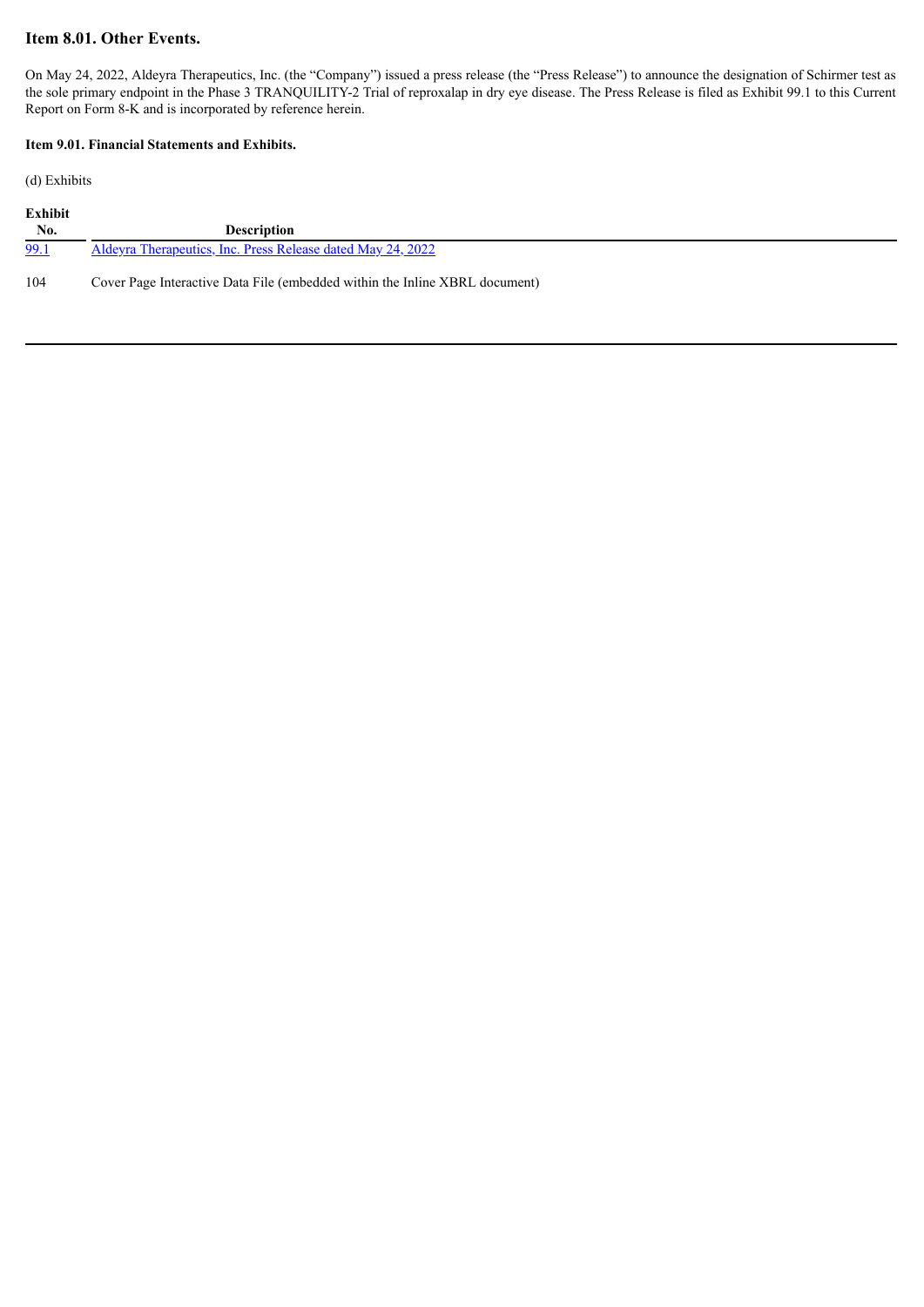#### **SIGNATURE**

Pursuant to the requirements of the Securities Exchange Act of 1934, the registrant has duly caused this report to be signed on its behalf by the undersigned hereunto duly authorized.

Dated May 24, 2022

ALDEYRA THERAPEUTICS, INC.

By: /s/ Todd C. Brady

Name: Todd C. Brady M.D., Ph.D. Title: Chief Executive Officer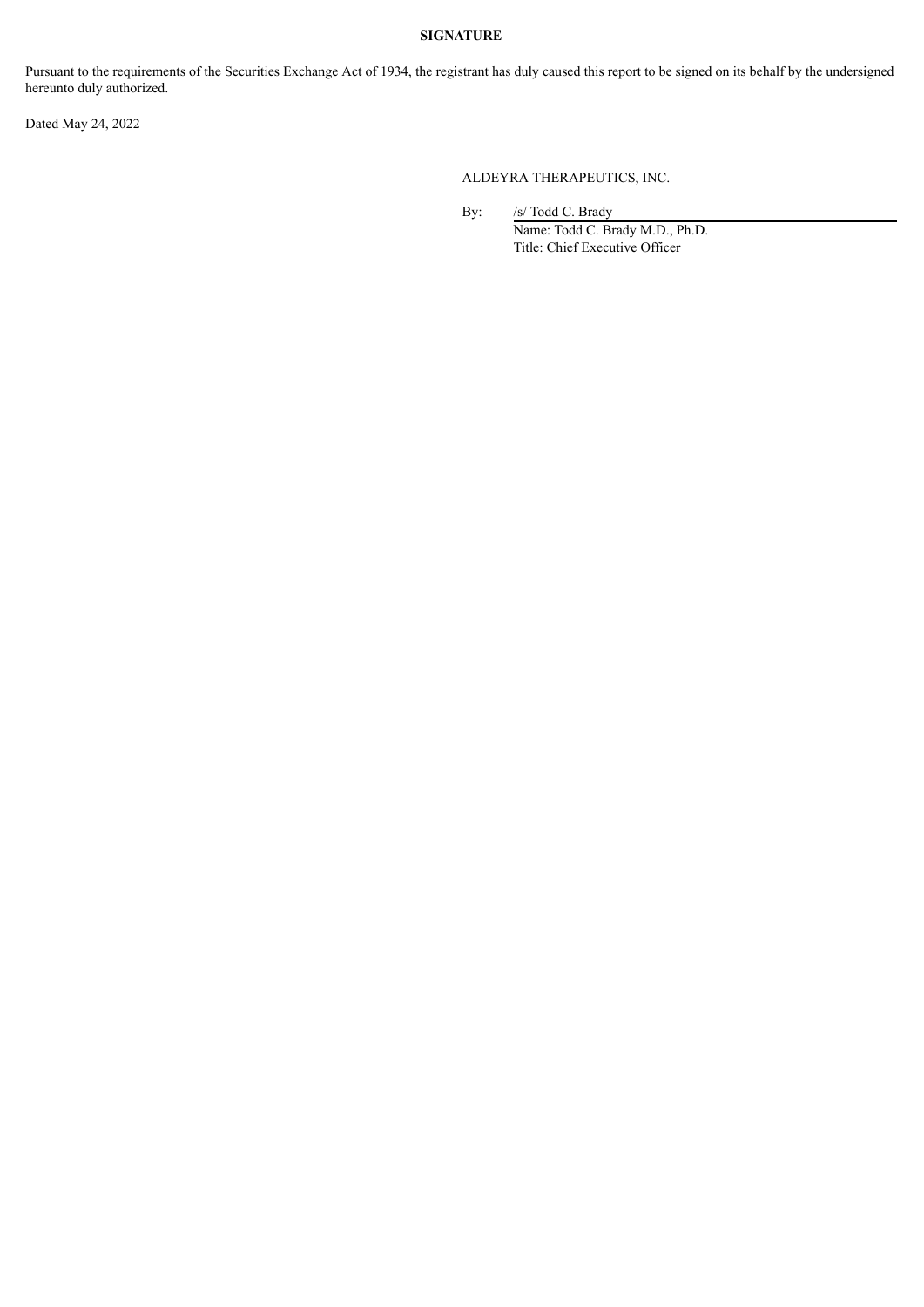# <span id="page-3-0"></span>**Aldeyra Therapeutics Designates Schirmer Test as Sole Primary Endpoint in Phase 3 TRANQUILITY-2 Trial of Reproxalap in Dry Eye Disease**

# *Selection Follows Post-Hoc Analysis Demonstrating Statistical Significance of Reproxalap Over Vehicle in Ocular Redness in Completed TRANQUILITY Trial*

LEXINGTON, Mass.--(BUSINESS WIRE)--May 24, 2022--Aldeyra Therapeutics, Inc. (Nasdaq: ALDX) (Aldeyra) today announced the designation of Schirmer test, a measure of tear production, as the sole primary endpoint in the Phase 3 TRANQUILITY-2 clinical trial of reproxalap in patients with dry eye disease.

The selection of Schirmer test as the primary endpoint for TRANQUILITY-2 followed Aldeyra's announcement last week of favorable results of post-hoc analyses from the completed Phase 3 TRANQUILITY and Phase 2 clinical trials of reproxalap in patients with dry eye disease. Using computer automated grading of digital photography, the analyses indicated that reproxalap demonstrated a statistically significant reduction in ocular redness.

"The opportunity to submit a New Drug Application for dry eye disease based on the achievement of two objective signs is significant," stated Todd C. Brady, M.D., Ph.D., President and CEO of Aldeyra. "Based on our discussions with ophthalmologists, optometrists, and other key opinion leaders about the unmet medical needs in dry eye disease, ocular redness is a substantial concern for many patients, while Schirmer test has long been considered by many eyecare providers as the benchmark sign endpoint for regulatory approval."

Christopher E. Starr, M.D., F.A.C.S., Attending Ophthalmologist at New York-Presbyterian Hospital and Associate Professor of Ophthalmology at Weill Cornell Medicine, said, "From a sign approvability standpoint, there is tremendous benefit in having a dry eye disease drug candidate that is capable of reducing ocular redness and enhancing tear production. In that regard, reproxalap has the potential to be highly differentiated from and a welcome addition to current standard-of-care therapies."

Pending the results from TRANQUILITY-2 and discussion with the U.S. Food and Drug Administration (FDA), Aldeyra intends to submit the Schirmer test results of both TRANQUILITY trials in support of its New Drug Application (NDA) submission. In the TRANQUILITY and TRANQUILITY-2 trials, Schirmer test was assessed after four doses of reproxalap or vehicle over a single day. A secondary endpoint in TRANQUILITY, Schirmer test scores were statistically higher in reproxalap-treated patients  $(p=0.0001)$ , and the post-hoc proportion of Schirmer test responders of 10mm or greater was statistically higher ( $p<0.0001$ ) in reproxalap-treated patients, relative to vehicle. The acute increase in Schirmer test scores following administration of reproxalap observed in TRANQUILITY is consistent with symptomatic activity observed as soon as one week after dosing in the Phase 3 RENEW trial.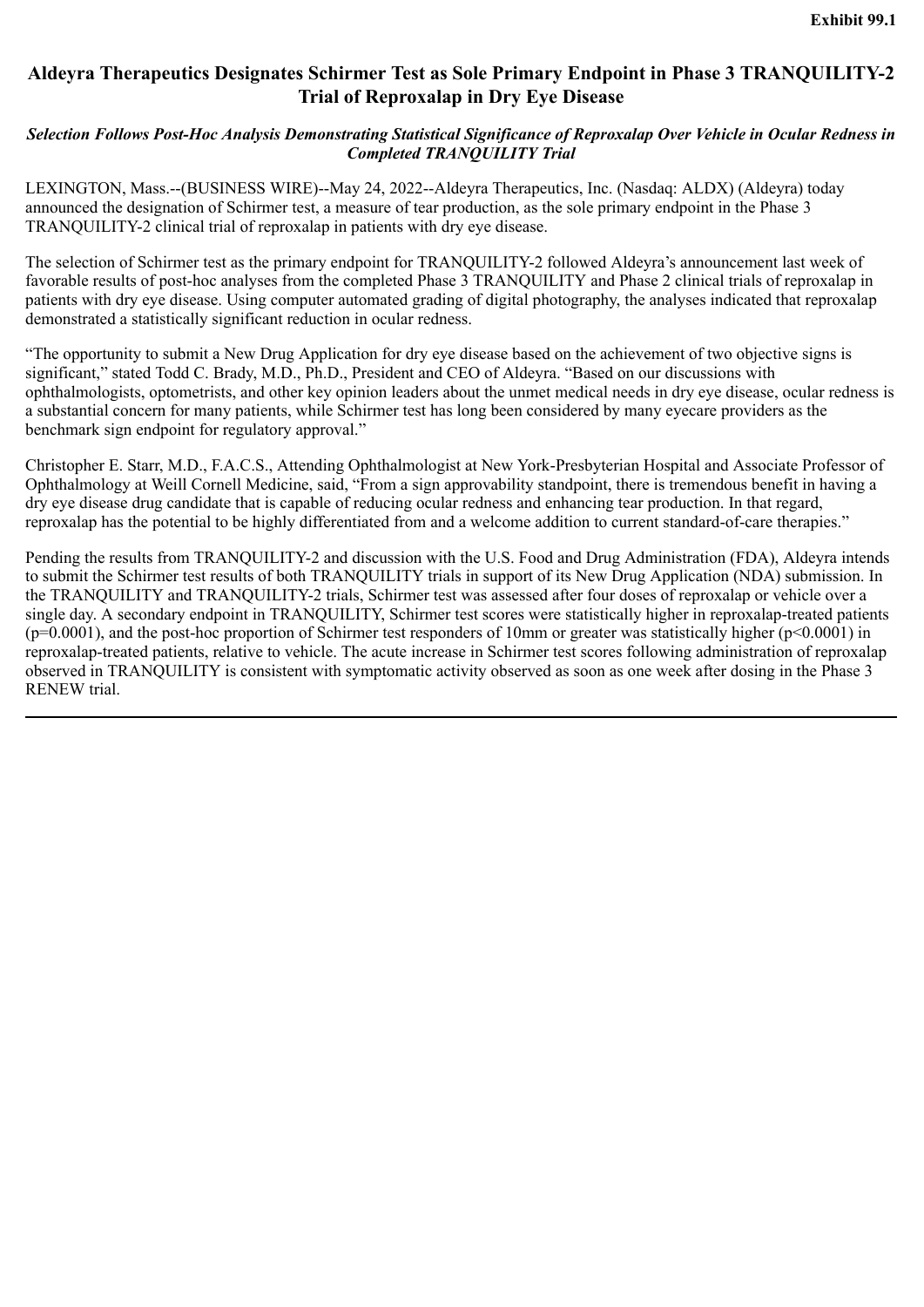"There is a great unmet need for faster-acting non-steroidal agents as part of our clinical armamentarium," said Kelly K. Nichols, O.D., M.P.H., Ph.D., F.A.A.O., Dean, School of Optometry, The University of Alabama at Birmingham. "I am enthusiastic about the results reproxalap has demonstrated to date."

Top-line results from TRANQUILITY-2 are expected in the second quarter of 2022. Pending discussion with the FDA and enrollment of the ongoing 12-month safety trial of reproxalap in dry eye disease, NDA submission for dry eye disease is expected to occur mid-2022.

# **About Aldeyra**

Aldeyra develops innovative therapies designed to treat immune-mediated diseases. Our approach is to discover pharmaceuticals that modulate immunological systems, instead of directly inhibiting or activating single protein targets, with the goal of optimizing multiple pathways at once while minimizing toxicity. Two of our lead product candidates, reproxalap and ADX-629, target pre-cytokine, systems-based mediators of inflammation known as RASP (reactive aldehyde species). Reproxalap is in Phase 3 clinical trials in patients with dry eye disease and allergic conjunctivitis. ADX-629, an orally administered RASP modulator, is in Phase 2 clinical testing for the treatment of systemic immune-mediated diseases. Our pipeline also includes ADX-2191 (intravitreal methotrexate 0.8%), in development for the prevention of proliferative vitreoretinopathy and the treatment of retinitis pigmentosa and primary vitreoretinal lymphoma. For more information, visit https://www.aldeyra.com/ and follow us on LinkedIn, Facebook, and Twitter.